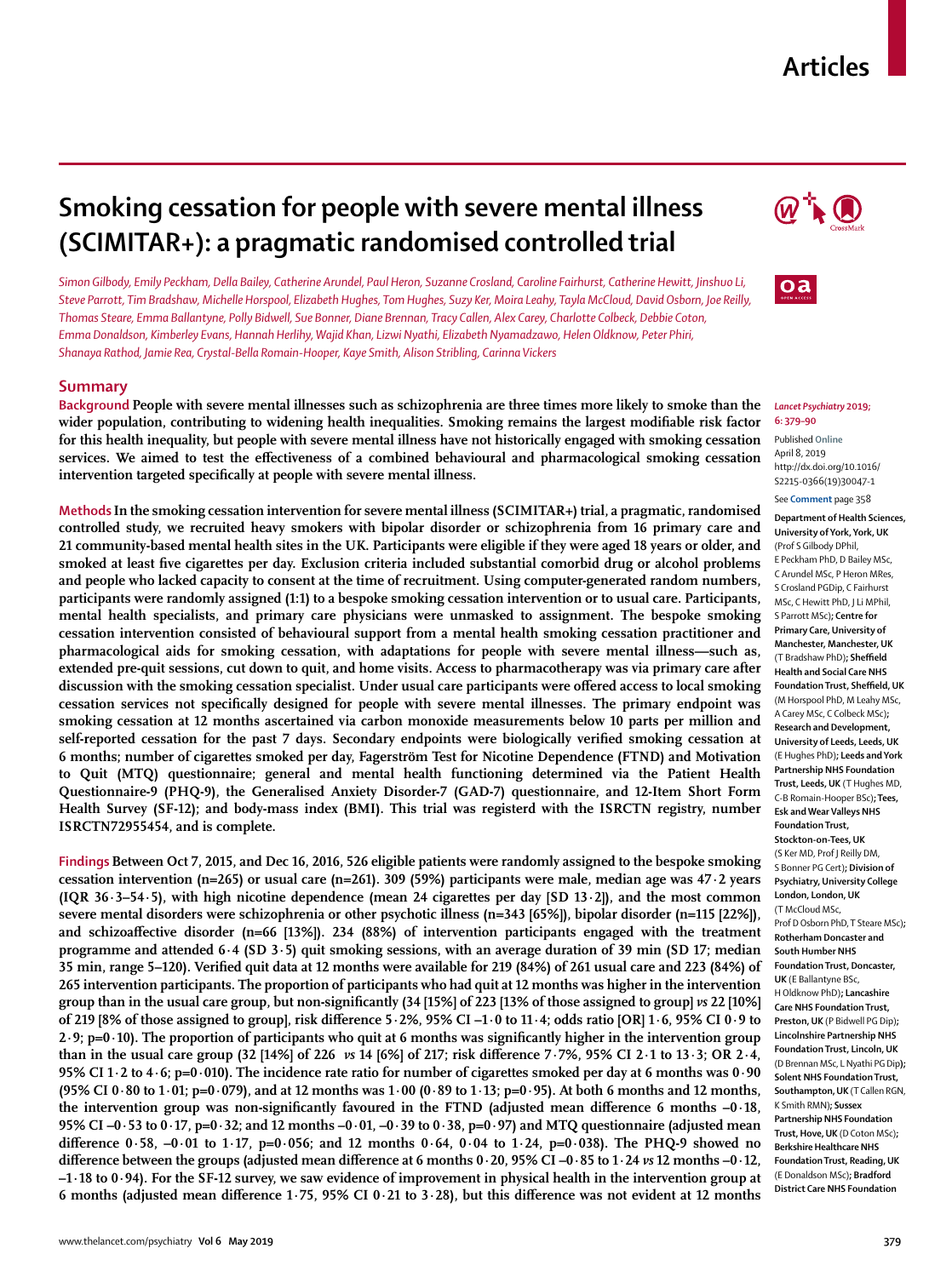**Trust, Bradford, UK** (K Evans BSc, E Nyamadzawo BSc)**; Kent and Medway NHS and Social Care Partnership Trust, Maidstone, UK** (H Herlihy BSc)**; South West Yorkshire NHS Foundation Trust, Wakefield, UK**  (W Khan PhD)**; Southern Health NHS Foundation Trust, Southampton, UK** (P Phiri PhD, S Rathod PhD)**; Northumberland Tyne and Wear NHS Foundation Trust, Newcastle, UK** (J Rea PG Dip)**; Cambridge and Peterborough NHS Foundation Trust, Cambridge, UK** (A Stribling Clin Dip)**; and Somerset Partnership NHS Foundation Trust, South Petherton, UK** (C Vickers RGN)

Correspondence to: Prof Simon Gilbody, Mental Health and Addictions Research Group (MHARG), Department of Health Sciences, University of York, York YO10 5DD, UK **simon.gilbody@york.ac.uk** **(0·59, –1·07 to 2·26); and we saw no difference in mental health between the groups at 6 or 12 months (adjusted mean difference at 6 months –0·73, 95% CI –2·82 to 1·36, and 12 months –0·41, –2·35 to 1·53). The GAD-7 questionnaire showed no difference between the groups (adjusted mean difference at 6 months –0·32 95% CI –1·26 to 0·62** *vs* **12 months –0·10, –1·05 to 0·86). No difference in BMI was seen between the groups (adjusted mean difference 6 months 0·16, 95% CI –0·54 to 0·85; 12 months 0·25, –0·62 to 1·13).**

**Interpretation This bespoke intervention is a candidate model of smoking cessation for clinicians and policy makers to address high prevalence of smoking. The incidence of quitting at 6 months shows that smoking cessation can be achieved, but the waning of this effect by 12 months means more effort is needed for sustained quitting.**

**Funding National Institute for Health Research Health Technology Assessment Programme.** 

**Copyright © 2019 The Author(s). Published by Elsevier Ltd. This is an Open Access article under the CC BY-NC-ND 4.0 license.**

#### **Introduction**

People with severe mental illnesses, such as schizophrenia and bipolar disorder, are more likely to smoke and to smoke more heavily than the general population.<sup>1,2</sup> People with severe mental illness usually begin smoking at an earlier age and they usually smoke more cigarettes a day than smokers without severe mental illness.<sup>3,4</sup> Smokers with severe mental illness smoke each cigarette more intensely, extracting more nicotine per cigarette,<sup>5</sup> are more nicotine dependent, more likely to develop

smoking-related illnesses, and less likely to receive help to quit than the general population of smokers.<sup>6</sup>

Smoking is part of the culture of mental health services, both among staff and patients.<sup>7</sup> This culture might be part of why mental health services have not historically increased efforts to develop and deliver improved smoking cessation treatments for this group of patients. Many believe smoking relieves depression and anxiety,<sup>8</sup> but the opposite is true;<sup>9</sup> smoking contributes to the general poor physical health of those

#### **Research in context**

#### **Evidence before this study**

When first designing this study, we did a systematic review of key databases (MEDLINE, Embase, CINAHL, PsycINFO, HMIC, the Cochrane Controlled Register of Trials, and The Database of Abstracts of Reviews of Effects) from database inception to Jan 5, 2008, for publications in English of smoking cessation studies and independently extracted data. We included randomised controlled trials done in any country or care setting with adult smokers with severe mental illness. We identified ten small-scale trials that highlighted the potential effectiveness of nicotine replacement, bupropion, and techniques to change behaviour to enable people with severe mental illness to quit smoking. Effect sizes were broadly in line with estimates of effect for non-severe mental illness populations in the ability of smoking cessation interventions to help people quit. We also found that smoking cessation is unlikely to cause deterioration in the mental health of people with severe mental illness. We repeated our review, from database inception to Sept 1, 2016, combining search terms for severe mental ill health, smoking cessation, and randomised controlled trials, adapted from terms developed by the Cochrane groups for schizophrenia and tobacco addiction (exact terms are listed in the appendix). We found few trials of behavioural interventions, no placebo-controlled trials of nicotine replacement therapy alone, and an absence of research showing how smoking cessation services should be organised and delivered within existing mental health services.

Furthermore, although some trials tested the effectiveness of pharmacological treatments, they did not test the effectiveness of behavioural interventions based on evidence-supported techniques to change behaviour.

#### **Added value of this study**

This trial shows that delivery of a bespoke smoking cessation intervention to people with severe mental illness is feasible, with good levels of engagement with services compared with usual care. The use of smoking cessation interventions was much higher for people who received the bespoke cessation programme than among those who had usual care. We biochemically verified that over twice as many patients who received the bespoke cessation intervention had quit smoking at 6 months than those who received usual care. At 12 months, more patients in the intervention group had quit than those in the control group had, but the difference was not significant. We also noted some short-term improvements in self-reported physical health and no deterioration in mental health.

#### **Implications of all the available evidence**

Based on the results of our systematic reviews and this trial, clinicians should always ask people with severe mental illness about their desire to quit and ensure onward referral to the most suitable local smoking cessation service. Our research supports the provision of smoking cessation services specially designed for people with mental illnesses to address the high levels of smoking and the levels of unmet need for people with severe mental illness.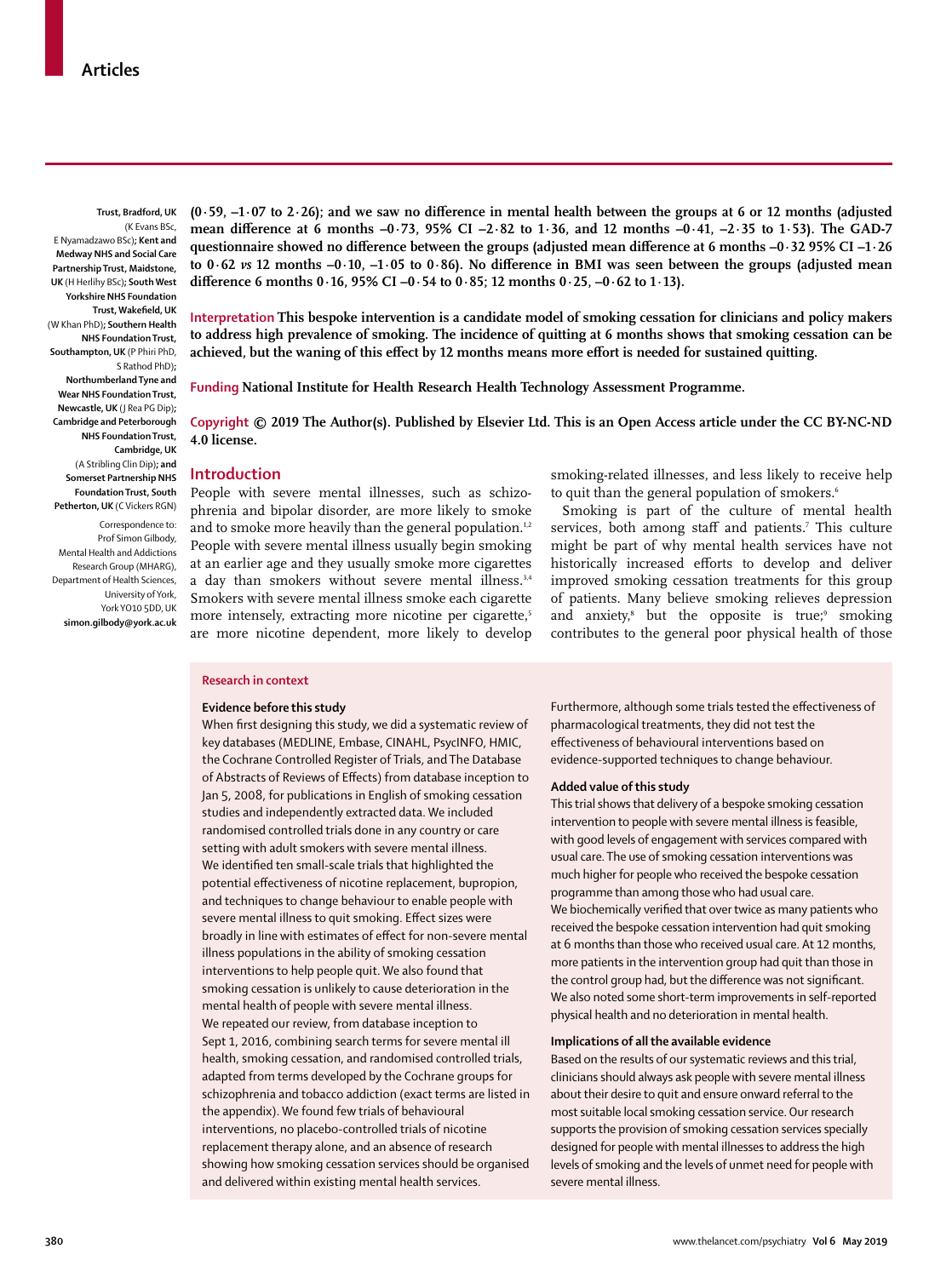with severe mental illnesses. Cohort studies<sup>10</sup> have shown that people with severe mental illnesses, such as schizophrenia, on average die 20–25 years earlier than those without severe mental illnesses, and that smoking is the most important modifiable risk factor for this health inequality.

Public health guidance issued by the UK National Institute for Health and Care Excellence (NICE) in 2013<sup>11</sup> highlights the need for innovative approaches for this population to decrease this inequality. Guidance stresses that mental health services should become completely smoke free, and that all people who use mental health services should be given full access to smoking cessation interventions. However, little specific guidance exists on how smoking cessation services should be provided and in what way smoking cessation interventions might need to be adapted for those with severe mental illness. Trial-based evidence suggests that people with severe mental illness are able to give up smoking and that behavioural and pharmacological interventions to aid quitting might be as effective for people with severe mental illness as for the general population.<sup>12</sup> However, people with severe mental illness do not generally access generic smoking cessation services when they have been offered in the UK National Health Service (NHS).<sup>13</sup> In the general population, the prevalence of smoking is decreasing, but little shift has been seen in the past decade in the prevalence among people with severe mental illnesses.<sup>14</sup>

To address this widening health inequality, we designed a smoking cessation intervention specifically for people with severe mental illnesses, incorporating evidencesupported techniques to change behaviour and pharmacotherapy.15,16 We have previously reported the results of the Smoking Cessation Intervention for Severe Mental Illness (SCIMITAR) pilot trial, $\mathbf{v}$  with acceptable levels of engagement and preliminary evidence of effectiveness. We now report the results of the full trial (SCIMITAR+) to examine the clinical effectiveness of a combined behavioural and pharmacological smoking cessation intervention for people with severe mental illnesses.

## **Methods**

## **Study design and participants**

In this randomised, controlled trial, which used a pragmatic design,<sup>18</sup> we recruited patients from 16 primary care and 21 community-based mental health sites in the UK (full list of mental health trusts is in appendix). Participants were made aware of the trial by members of the clinical team at each study site, either face to face or by personalised letter of invitation. The SCIMITAR+ study protocol has previously been published elsewhere.19 Ethical approval was granted by the National Research Ethics Service Committee, Yorkshire and the Humber–Leeds East Research Ethics Committee (reference 15/YH/0051).

Patients were eligible if they were aged 18 years or older, had severe mental illness, smoked at least five cigarettes per day, and expressed an interest in cutting down or quitting smoking. No agreed definition of severe mental illness exists, so we adopted a pragmatic definition used in UK primary care<sup>20</sup>—ie, a documented diagnosis of schizophrenia, delusional or psychotic illness (corresponding with categories F20.0–20.9 and F22.0–22.9 from the 10th revision of the International Classification of Diseases [ICD-10]), or bipolar disorder (ICD-10 F31.0–31.9). This diagnosis needed to have been made by a specialist in mental health services and documented in either primary care records or psychiatric notes before recruitment. Exclusion criteria were pregnancy and breastfeeding, substantial comorbid drug or alcohol problems (as ascertained by the primary care physician or mental health worker), non-English speakers, currently receiving advice from a stop smoking advisor, and lack of capacity to consent.

## **Randomisation and masking**

Participants were randomly assigned to either the bespoke smoking cessation service (intervention) or usual care (control). We used a secure telephone randomisation service run by the York Trials Unit (University of York, York, UK). Simple randomisation was used with a computer-generated random number sequence. Researchers (PH, SC, TM, TS, EB, PB, SB, DBr, TC, AC, CC, DC, ED, KE, HH, WK, LN, EN, HO, JRea, C-BR-H, KS, AS, and CV) phoned the service once the participant had consented and completed baseline assessments. Once given the details of the participant's allocation, the researcher immediately informed them of their allocation. A letter was sent to the participant's primary care physician and mental health specialist detailing their allocation and subsequent smoking cessation management. Due to the nature of the intervention, participants, mental health staff, primary care physicians and researchers (PH, SC, TM, TS, EB, PB, SB, DBr, TC, AC, CC, DC, ED, KE, HH, WK, LN, EN, HO, JRea, C-BR-H, KS, AS, and CV) were not masked to treatment allocation. Statistical analyses were blinded to treatment allocation.

### **Procedures**

Once participants had consented to take part in the trial, they were asked to complete baseline questionnaires that comprised questions on general health; demographics; smoking status and smoking history; use of e-cigarettes; and health service use questions;. Patients also answered questions from the Fagerström Test of Nicotine Dependence (FTND),<sup>21</sup> Motivation to Quit (MTQ)<sup>22</sup> questionnaire, Patient Health Questionnaire-9 (PHQ-9),23 Generalised Anxiety Disorder-7 (GAD-7) questionanire,<sup>24</sup> EuroQol fivedimensional five-level (EQ-5D-5L)<sup>25</sup> questionnaire, and 12-Item Short-Form Health Survey (SF-12).<sup>26</sup> Additionally, height and weight measurements were taken to calculate participants' body-mass index (BMI) and a carbon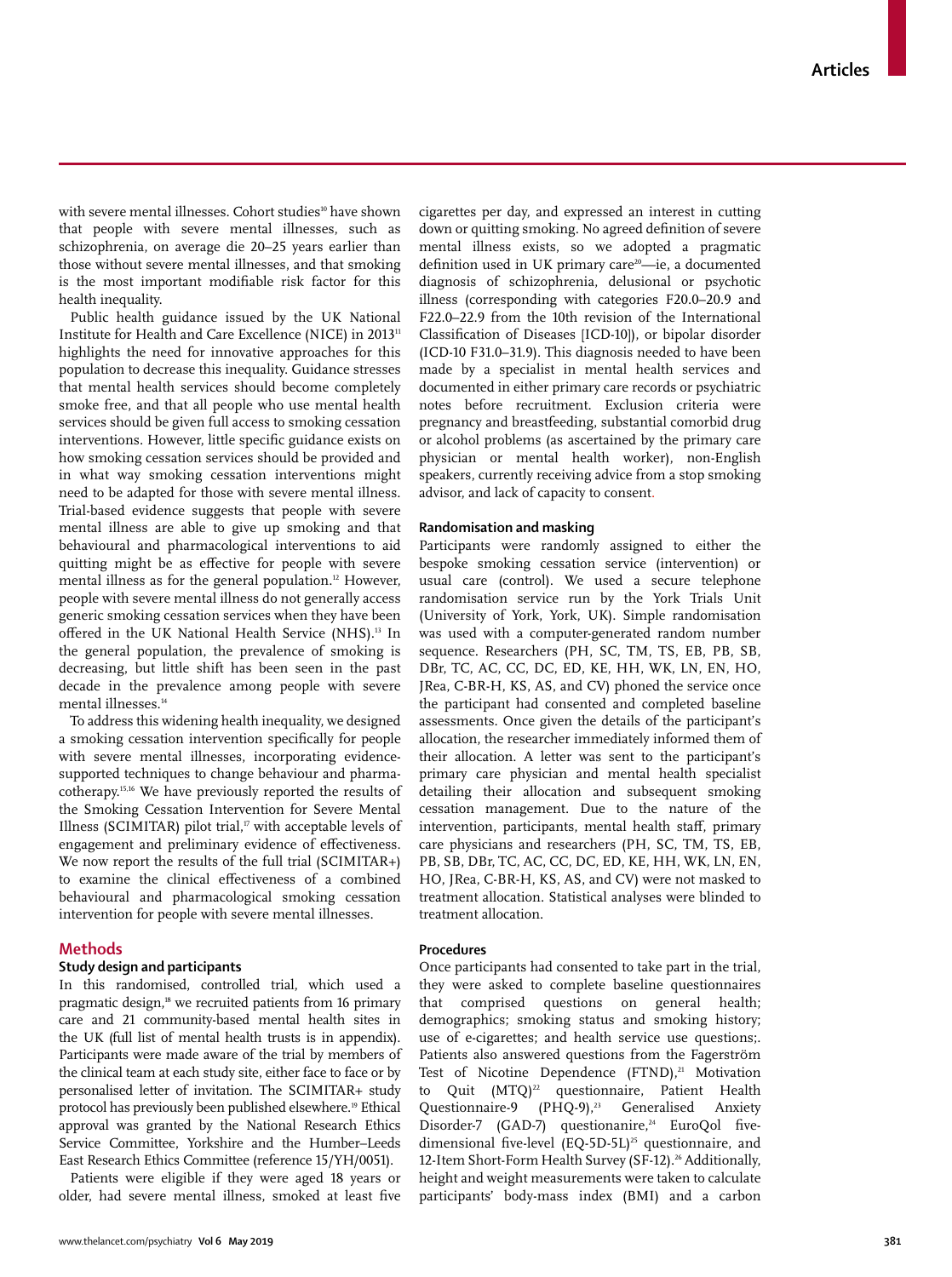monoxide reading of their exhaled breath was obtained by use of a carbon monoxide monitor (piCO smokerlyzer, Bedfont Scientific, Maidstone, UK). These baseline measurements were done at NHS sites or in the participant's home by the study research staff (PH, SC, TM, TS, EB, PB, SB, DBr, TC, AC, CC, DC, ED, KE, HH, WK, LN, EN, HO, JRea, C-BR-H, KS, AS, and CV).

All participants in the trial received usual care and had access to the full range of smoking cessation treatments that were offered by their local NHS trust. Under usual care, people with severe mental illness were able to access smoking cessation services provided by their primary care physician or in a locally-provided service not specifically designed for people with severe mental illness, at no direct cost. They were also able to access a free telephone helpline (the Smokefree National Helpline) that offers smoking cessation advice. All participants remained under the care of their primary care physician and continued to receive their usual service from the mental health team throughout the trial.

Participants allocated to the bespoke smoking cessation group were offered a structured smoking cessation intervention delivered by a trained mental health smoking cessation practitioner. The smoking cessation practitioners were generally experienced mental health nurses who worked in conjunction with the participant and the participant's primary care physician or mental health specialist to provide an individually tailored smoking cessation service. The intervention was delivered according to the Manual of Smoking Cessation (developed by the National Centre for Smoking Cessation Training [NCSCT],  $UK)^{27}$  with several adaptations to cater for people with severe mental illness. These adaptations included making several assessments before setting a quit date, offering nicotine replacement before setting a quit date (ie, cut down to quit),<sup>15,28</sup> recognising the purpose of smoking in the context of a person's mental illness, providing home visits, providing additional face-to-face support after an unsuccessful quit attempt or relapse, and informing the primary care physician and psychiatrist of a successful quit attempt, such that they can review doses of antipsychotic medication if their metabolism changes**.** The smoking cessation practitioners were drawn from local NHS staff and attended one of a number of 2-day training events run by study staff at the University of York (York, UK), University of Manchester (Manchester, UK), and University College London (London, UK) based on the NCSCT's practitioner training with some additional training on specific adaptations for people with severe mental illness. The smoking cessation practitioner advised the patients on a range of pharmacological aids for smoking cessation (eg, nicotine replacement, varenicline) and liaised with their primary care physician to ensure that these options were offered in line with patient choice. The full range of nicotine replacement and smoking cessation products from the British National

Formulary were made available to participants.<sup>29</sup> However, the final prescription of treatments was left to the discretion of the primary care physician. Participants were offered up to 12 individual face-to-face sessions in their home or NHS premises lasting approximately 30 min. The intervention had been developed and tested in the context of a pilot randomised controlled trial and the full details have been published elsewhere.<sup>16,17</sup> Participants were contacted and the treatment programme initiated within 7 days of assignment.

 $SCIMITAR+$  was a pragmatic trial,<sup>18</sup> and the comparator was the care that patients with severe mental illness would access under usual circumstances (ie, usual care). In the UK, all patients (including people with severe mental illness) have access to statutory smoking cessation services at no direct personal cost, which would include access to a smoking cessation counsellor who would administer evidence-supported treatments, including behavioural support and access to pharmacotherapy. Research has shown that the uptake of such services is quite low for patients with severe mental illness<sup>13</sup> and we anticipated from the outset that treatment accessed under usual care would fall short of evidence-supported guidelines.11 Participants allocated to the usual care group were advised to quit, see their primary care physician, and contact local NHS stop smoking services. Thereafter, no additional treatment was offered in the context of the SCIMITAR+ trial. We measured the degree of engagement with statutory smoking cessation services to see if control participants sought help to quit after they received this advice.

12 months after treatment allocation, we contacted the primary care physician of each participant to obtain primary care records, which were screened for details of any nicotine replacement treatment or other smoking cessation products that had been prescribed to participants in the study. Participants were also asked about their purchase of over-the-counter products during follow-up, as part of the health-service use questionnaire, and we recorded nicotine therapy use via self-report.

Participants were followed up at 6 and 12 months after treatment allocation. At the two follow-up timepoints, participants completed the same series of questionnaires as at baseline apart from the demographics questionnaire. Additionally, participants were asked to provide a carbon monoxide breath measure and have their height and weight measured. When possible, participants were followed up face to face, but if not possible they were followed up by phone or by postal questionnaire.

The FTND<sup>21</sup> is a six-item questionnaire measuring nicotine dependence. Item scores are summed to give a total score between 1 and 10, where a score of 1–2 indicates low dependence, 3–4 indicates low-to-moderate dependence, 5–7 indicates moderate dependence, and 8–10 indicates high dependence. The MTO questionnaire $^{22}$ is a four-item questionnaire measuring an individual's motivation to quit smoking. Scores are from 4 to 19 by

For the **NHS Smokefree website**  see https://www.nhs.uk/ smokefree/help-and-advice/ support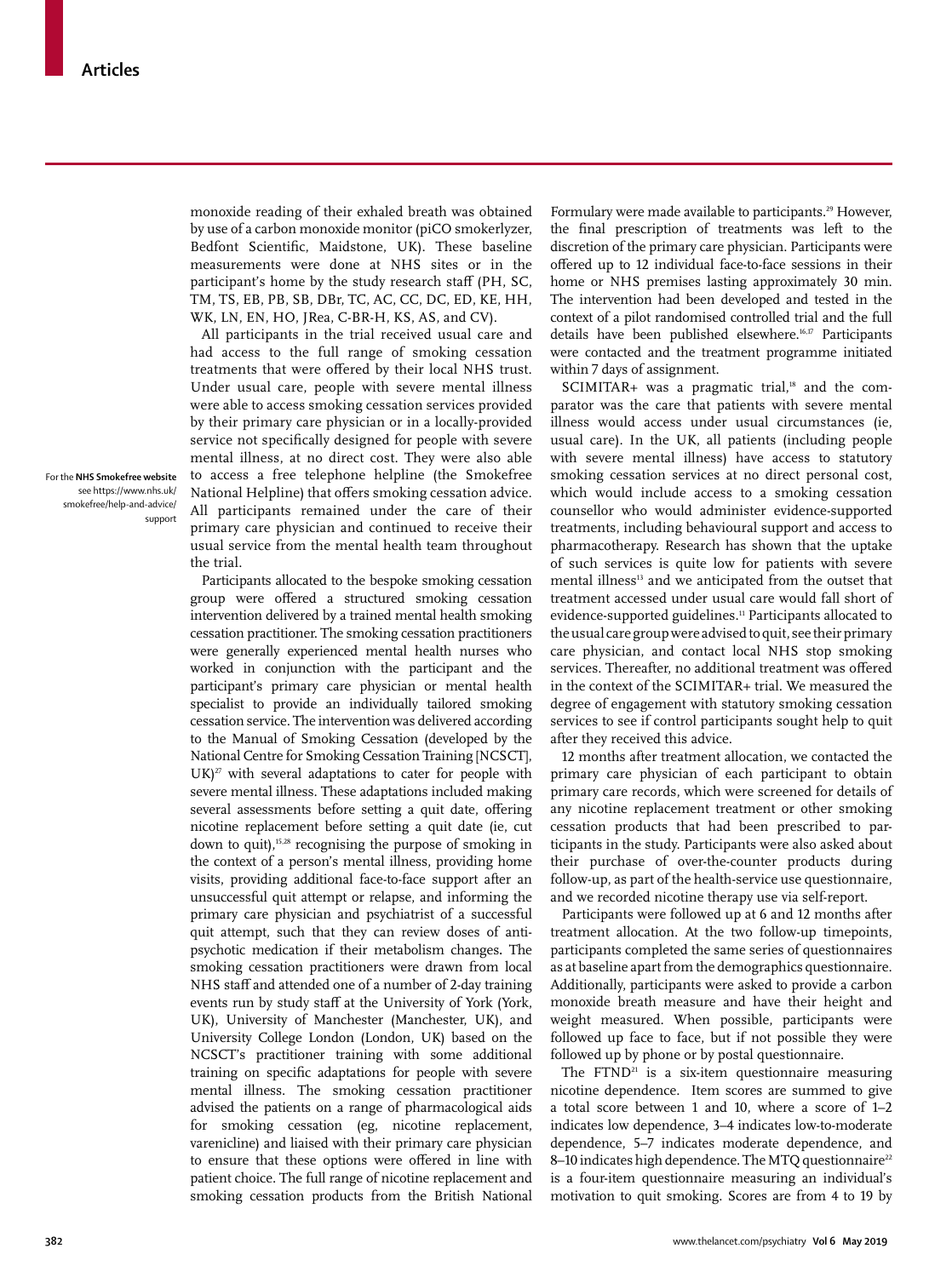summing the responses to each item, where a higher score indicates greater motivation to quit. The PHQ-9<sup>23</sup> instrument measures severity of depression. This nineitem questionnaire is scored from 0 to 27, and a higher scores indicates more severe depressive symptoms. The GAD-7 questionnaire<sup>24</sup> is a seven-item instrument designed to measure severity of anxiety, scored from 0 to 21, with a higher score indicating more severe anxiety. The SF-1226 consists of two subscales: a physical component and a mental component, both scored from 0 to 100, with 0 indicating the lowest level of health and 100 the highest level of health measured by the scale.

Adverse events were recorded at 6 months and 12 months. As part of the follow-up questionnaires participants were asked about their health service use, and if a participant reported having a suspected serious adverse event, an independent reviewer was contacted to provide a review of the events and determine whether the event was likely to have been related to the trial and whether or not it was expected. An event was classed as serious if it met any of the following criteria: life threatening (ie, event in which patient is at risk of death at the time of the event occurring); fatal; requiring unplanned admission to hospital resulting in an inpatient stay or extension of hospital stay beyond what was expected (ie, patient operated on as an outpatient but remains in hospital overnight); resulting in persistent or substantial disability or incapacity; resulting in a congenital abnormality or birth defect; or any other medical condition not listed here that might require medical or surgical intervention to prevent the above criteria occurring.

## **Outcomes**

The primary outcome was smoking cessation at 12 months after randomisation. A successful quitter was defined as someone with a carbon monoxide measurement below 10 parts per million (ppm),<sup>30</sup> indicating no smoking in the past 12 h, and who reported that they had not smoked (responding "not even a puff" to the question "Have you smoked in the past week?") in the past week (ie, 7-day point prevalence abstinence at 12 months with carbon monoxide <10 ppm).

Secondary outcomes were biologically verified smoking cessation at 6 months; and number of cigarettes smoked per day using the  $FTND<sup>21</sup>$  and MTQ questionnaire;<sup>22</sup> general and mental health functioning determined via the PHQ-9,<sup>23</sup> the GAD-7 questionnnaire,<sup>24</sup> and SF-12;<sup>26</sup> and BMI, all measured at 6 and 12 months. Additional outcomes of interest were health service use for both treatment groups and adherence to smoking cessation advice for the intervention group only. Another secondary outcome was health state utilities measured by use of the EQ-5D-5L questionnaire<sup>25</sup> to undertake a cost-utility analysis, and these results will be presented elsewhere as part of the health economic evaluation.

We also compared the prescribed nicotine replacement treatment or other smoking cessation products between participants in the intervention and usual care groups, which will be presented as part of the health economic analysis.

Safety was assessed in all participants who were allocated to treatment, with assessment of adverse events and ascertaining their association with the intervention. BMI, health service use, and anxiety measured by use of the GAD-7 questionnaire were included in the protocol from the beginning of the study but omitted from the original ISRCTN registration in error.

#### **Statistical analysis**

We used descriptive statistics to show the baseline demographic data and smoking status of the participants who were enrolled, by treatment group. All statistical tests were two-sided at the 5% significance level. We made no adjustment for multiplicity because a clear primary outcome was defined and all other outcomes served as secondary investigations.

We used results from the SCIMITAR pilot trial<sup>17</sup> and earlier systematic reviews<sup>12</sup> to inform the sample size calculation. This study was powered at 80% to detect a relative 1·7 times increase in quitting, assuming a 20% incidence of quitting among control participants, equal randomisation, and a two-sided α level of 0·05. Allowing for 20% loss to follow-up at 12 months, we calculated that 393 participants needed to be recruited and randomised. We therefore proposed to conservatively recruit 400 participants overall.

We present the proportion of participants who were verified as quitters by use of carbon monoxide measurements at 6 months and 12 months with an unadjusted absolute risk difference and 95% CI, and we analysed these outcomes on an intention-to-treat basis via separate mixed-effect logistic regression models (for each timepoint), adjusted for baseline smoking severity (self-reported number of cigarettes smoked per day), with site as a random effect. We present the adjusted odds ratio (OR), and corresponding two-sided 95% CI and p value for the treatment effect at months 6 and 12. As sensitivity analyses, we also did multiple imputation to account for missing data,<sup>31</sup> imputed self-reported quitting when biochemically verified quitting data were not available, and assumed that people with missing data were still smoking. A full description of the planned and completed statistical analysis are in the appendix.

We compared the number of cigarettes smoked per day (reported as part of the FTND) at 6 and 12 months between the two groups using a mixed-effect negative binomial regression model using the log link function, adjusted for baseline smoking severity, treatment group, assessment timepoint (6 or 12 months), and a treatment group-by-time interaction term, and site as a random effect. We provide incidence rate ratios (IRRs) and their associated 95% CIs and p values for this measure. We compared scores for FTND, MTQ, PHQ-9, GAD-7, SF-12 physical component, SF-12 mental

See **Online** for appendix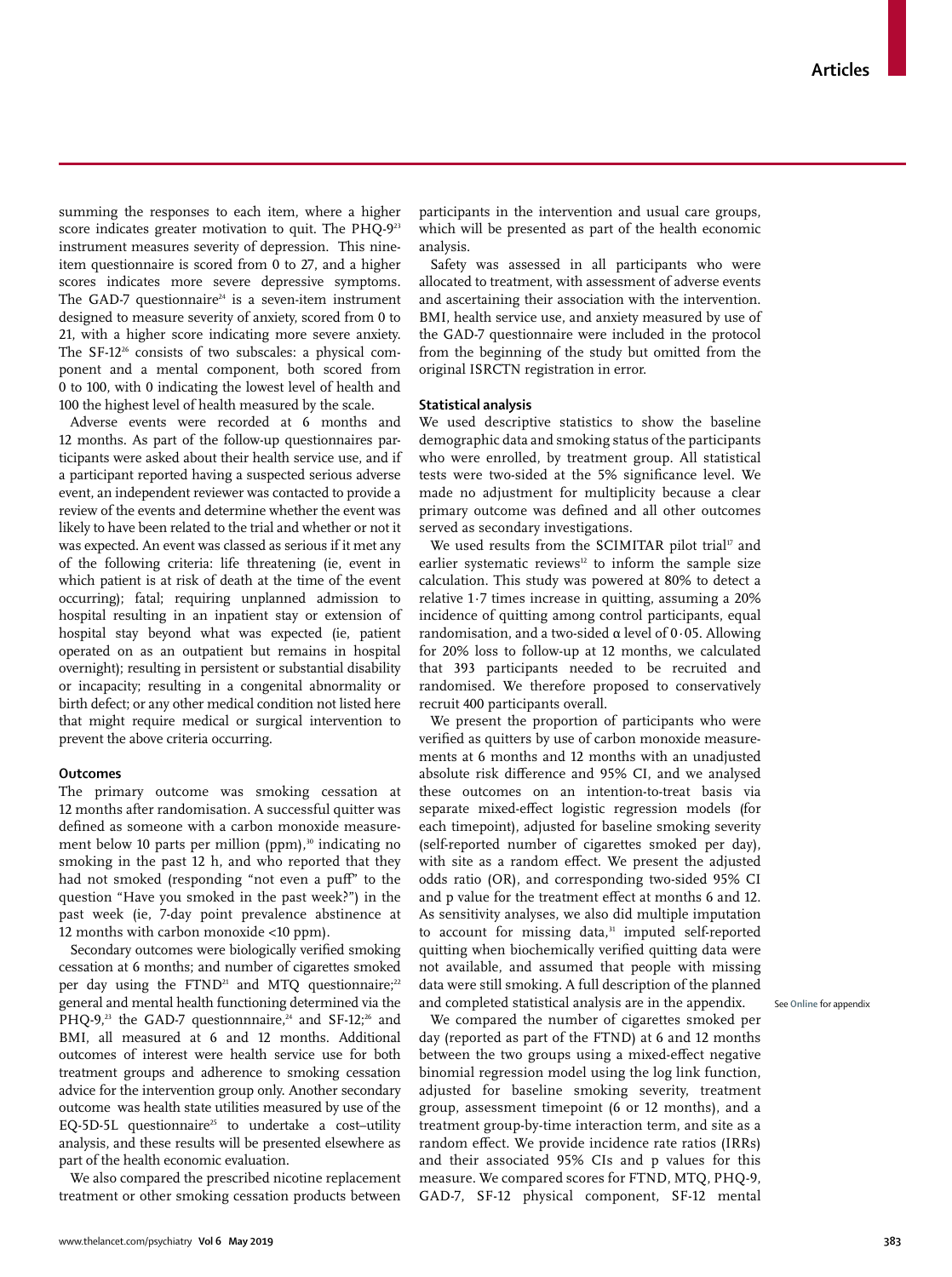

### *Figure:* **Trial profile**

\*Defined as providing some follow-up outcome data at this timepoint. †These participants were contacted for follow-up at 6 months because they had not formally withdrawn before this timepoint. They were not considered lost to follow-up beyond this point and were contacted again for follow-up at 12 months unless they had subsequently withdrawn. ‡These participants were contacted for follow-up at 12 months because they had not formally withdrawn before this timepoint, but did not provide any outcome data.

component, and BMI between treatment groups using a covariance pattern linear-mixed model. The outcome modelled was total score at 6 and 12 months. Each model included the following as fixed effects: baseline score, baseline smoking severity, treatment group, assessment timepoint, and a treatment group-by-time interaction term, and site as a random effect. We report predicted means for each group and the adjusted mean difference (with 95% CI and p value) between treatment groups at 6 and 12 months. We did a post-hoc, nonrandomised comparison of BMI between quitters and non-quitters at 6 and 12 months using a mixed-effect linear model adjusting for baseline BMI, baseline smoking severity, and treatment group, with site as a random effect. For participants in the intervention group, we summarised treatment session data including the number of sessions attended, the mode of those sessions (eg, face to face, phone visits) and the duration and location (eg, participant's home) of the sessions.

We did all analyses using Stata version 15. This trial was prospectively registered with the ISRCTN registry (ISRCTN72955454).

## **Role of the funding source**

The funder of this study had no role in study design, data collection, data analysis, data interpretation, or writing of the report. The corresponding author had full access to all the data in the study and had final responsibility for the decision to submit for publication.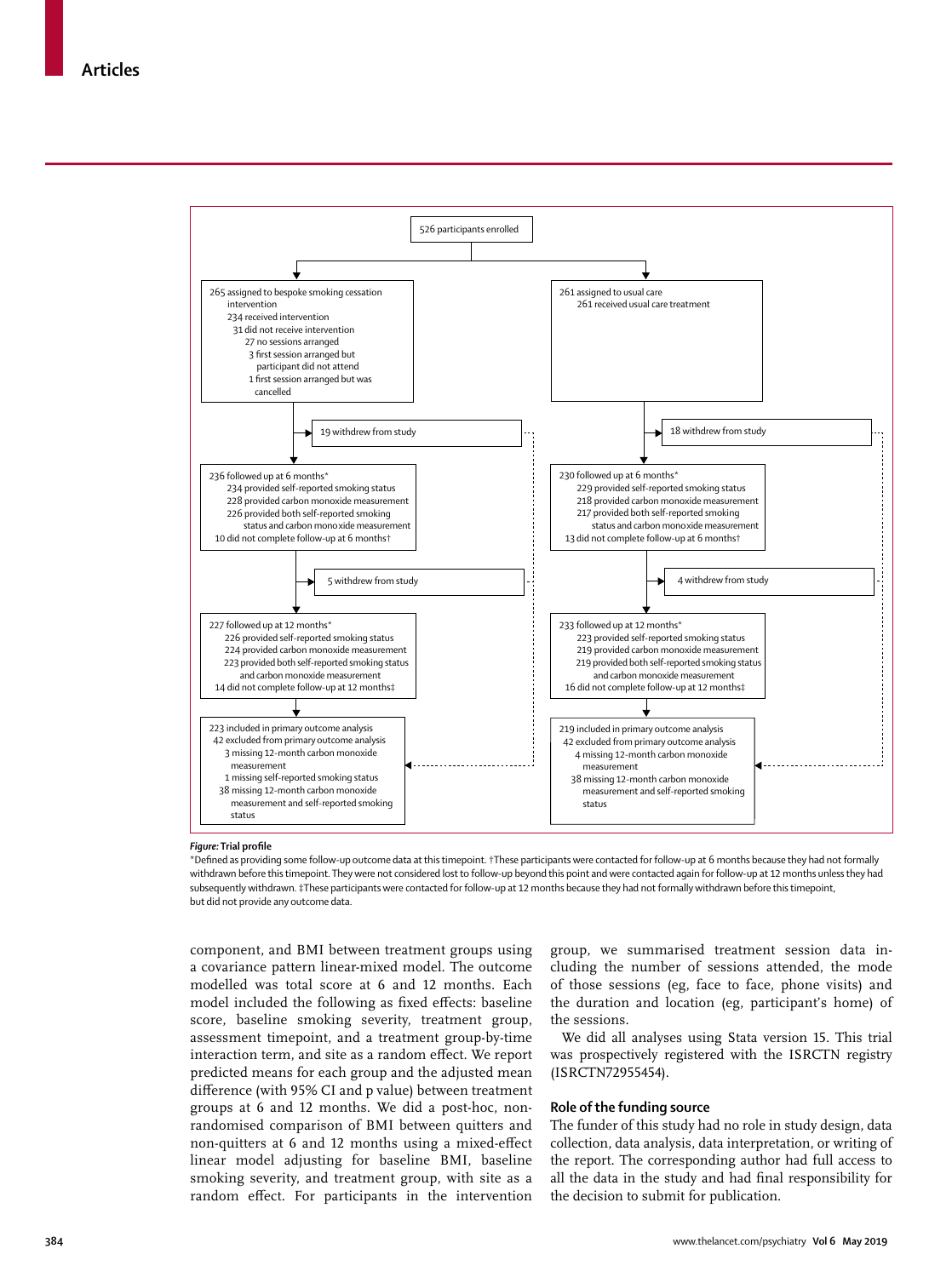## **Results**

Between Oct 7, 2015, and Dec 16, 2016, 526 eligible participants were randomly assigned to the intervention group (n=265) or usual care group (n=261; figure). 504 (96%) participants were recruited via direct referrals via an NHS mental health trust, and 22 (4%) via mailouts to potentially eligible participants at primary care sites. We did not record the number of invitations that were sent out in all settings. The most common severe mental disorders were schizophrenia or other psychotic illness (n=343 [65%]), bipolar disorder (n=115 [22%]), and schizoaffective disorder (n=66 [13%]). 309 (59%) participants were male, the median age was 47·2 years (IQR  $36.3-54.5$ ), and most participants were overweight (median BMI 29 $\cdot$ 3 [IQR 25 $\cdot$ 0-33 $\cdot$ 7]), with long smoking histories (mean duration of smoking 29 · 9 years [SD 12 · 9]), and high nicotine dependence (mean 24·0 cigarettes per day  $[SD 13.2]$ ). Most participants  $(439 83\%)$  felt that smoking had negatively affected their health, and 373 (71%) reported that they had been advised to stop smoking by their general practitioner; baseline demographic characteristics are shown in table 1.

At 12 months, 84 (16%) participants did not attend follow-up or had missing data, and 442 (84%) provided sustained quit data (self-reported smoking status and carbon monoxide reading), of whom 223 (50%) were in the intervention group and 219 (50%) were in the usual care group. 34 (15%) of 223 participants (13% of 265 assigned to group) in the intervention group, and 22 (10%) of 219 (8% of 261 assigned to group) in the usual care group had quit smoking (risk difference 5·2%, 95% CI  $-1.0$  to 11 $\cdot$ 4). The unadjusted OR was 1 $\cdot$  6 (95% CI 0 $\cdot$ 9 to 2.9; p=0.10), and the adjusted OR was  $1.6$  (0.9 to  $2.8$ ,  $p=0.12$ ).

At 6 months, 443 (84%) of 526 participants provided sustained quit data (n=226 intervention group, n=217 usual care group). 32 (14%) of 226 participants (11% of 265 assigned to group) in the intervention group, and 14 (6%) of 217 (5% of 261 assigned to group) in the usual care group had quit (risk difference 7·7%, 95% CI 2·1% to  $13.3\%$ ). The unadjusted OR was  $2.4$  (95% CI  $1.2$  to 4.6; p=0.010) and the adjusted OR was  $2.4$  (95% CI  $1.2$ ) to  $4.7$ ;  $p=0.010$ ).

At 6 months, only three participants (all in the usual care group) reported they were abstinent but were above the 10 ppm threshold. At 12 months, 57 reported "not smoking a puff" in the past week (n=35 in intervention group, n=22 in usual care group), of whom one in the intervention group did not provide a carbon monoxide measurement and the other 56 were all below the 10 ppm threshold.

Secondary outcomes were summarised by group and the results are shown in tables 2 and 3. The IRR for number of cigarettes smoked per day at 6 months was 0·90 (95% CI 0·80 to 1·01; p=0·079), and at 12 months was 1·00 (0·89 to 1·13; p=0·95). Results of the FTND and MTQ showed a trend towards the intervention group at both 6 months and 12 months, but it was not significant. When measuring

|                                     | Intervention<br>group (n=265)                                   | Control group<br>$(n=261)$ | Total<br>$(n=526)$      |  |  |  |
|-------------------------------------|-----------------------------------------------------------------|----------------------------|-------------------------|--|--|--|
| Sex                                 |                                                                 |                            |                         |  |  |  |
| Male                                | 159 (60%)                                                       | 150 (57%)                  | 309 (59%)               |  |  |  |
| Female                              | 105 (40%)                                                       | 111 (43%)                  | 216 (41%)               |  |  |  |
| Transgender                         | $1(-1%)$                                                        | $\mathbf 0$                | 1(1%                    |  |  |  |
| Age, years                          |                                                                 |                            |                         |  |  |  |
| Mean                                | 46.5(12.5)                                                      | 45.5 (11.7)                | 46.0(12.1)              |  |  |  |
| Median                              | 47.6<br>$(35.6 - 55.2)$                                         | 46.6<br>$(36.5 - 53.8)$    | 47.2<br>$(36.3 - 54.5)$ |  |  |  |
| Body-mass index,* kg/m <sup>2</sup> |                                                                 |                            |                         |  |  |  |
| Mean                                | 30.2(7.1)                                                       | 29.7(6.3)                  | 29.9 (6.7)              |  |  |  |
| Median                              | 29.0<br>$(25.1 - 34.0)$                                         | 29.4<br>$(24.9 - 33.3)$    | 29.3<br>$(25.0 - 33.7)$ |  |  |  |
| Most recent diagnosis               |                                                                 |                            |                         |  |  |  |
| Bipolar disorder                    | 59 (22%)                                                        | 56 (21%)                   | 115 (22%)               |  |  |  |
| Schizoaffective disorder            | 25 (10%)                                                        | 41 (16%)                   | 66 (13%)                |  |  |  |
| Schizophrenia                       | 138 (52%)                                                       | 125 (48%)                  | 263 (50%)               |  |  |  |
| Other psychotic disorder            | 41 (16%)                                                        | 39 (15%)                   | 80 (15%)                |  |  |  |
| Cigarettes usually smoked (per day) |                                                                 |                            |                         |  |  |  |
| Mean                                | 24.7 (13.5)                                                     | 23.2(12.8)                 | 24.0 (13.2)             |  |  |  |
| Median                              | 20 (16-30)                                                      | 20 (15-30)                 | 20 (15-30)              |  |  |  |
| Smoking duration, † years           |                                                                 |                            |                         |  |  |  |
| Mean                                | 30.7(13.2)                                                      | 29.0 (12.5)                | 29.9 (12.9)             |  |  |  |
| Median                              | 31.9<br>$(20.6 - 40.6)$                                         | 29.3<br>$(20.4 - 39.1)$    | 30.6<br>$(20.5 - 39.7)$ |  |  |  |
| Exhaled carbon monoxide,‡ ppm       |                                                                 |                            |                         |  |  |  |
| Mean                                | 24.9(15.4)                                                      | 24.3(15.1)                 | 24.6(15.2)              |  |  |  |
| Median                              | 22 (14-33)                                                      | $21(14-31)$                | 21 (14-32)              |  |  |  |
| Alcohol consumption§                |                                                                 |                            |                         |  |  |  |
| Yes                                 | 141 (53%)                                                       | 140 (53.6%)                | 281 (53%)               |  |  |  |
| No                                  | 122 (46%)                                                       | 121 (46.4%)                | 243 (46%)               |  |  |  |
|                                     | Do you feel that smoking has affected the state of your health? |                            |                         |  |  |  |
| Yes                                 | 220 (83%)                                                       | 219 (84%)                  | 439 (83%)               |  |  |  |
| No                                  | 45 (17%)                                                        | 42 (16%)                   | 87 (17%)                |  |  |  |
| Advised to quit smoking by doctor   |                                                                 |                            |                         |  |  |  |
| Yes                                 | 192 (72%)                                                       | 181 (69%)                  | 373 (71%)               |  |  |  |
| No                                  | 73 (28%)                                                        | 80 (31%)                   | 153 (29%)               |  |  |  |
| Recreational drug use¶              |                                                                 |                            |                         |  |  |  |
| Yes                                 | 20 (8%)                                                         | 25 (10%)                   | 45 (9%)                 |  |  |  |
| No                                  | 244 (92%)                                                       | 234 (90%)                  | 478 (91%)               |  |  |  |
|                                     |                                                                 |                            |                         |  |  |  |

Data are n (%), mean (SD), and median (IQR). ppm=parts per million. \*Data are missing for three participants in the control group and two in the intervention group. †Data are missing for one participant in the control group. ‡Data are missing for three participants in the control group and one in the intervention group. §Data are missing for two participants in the intervention group. ¶Data are missing for one participant in the control group and one in the intervention group.

*Table 1:* **Baseline characteristics and smoking history**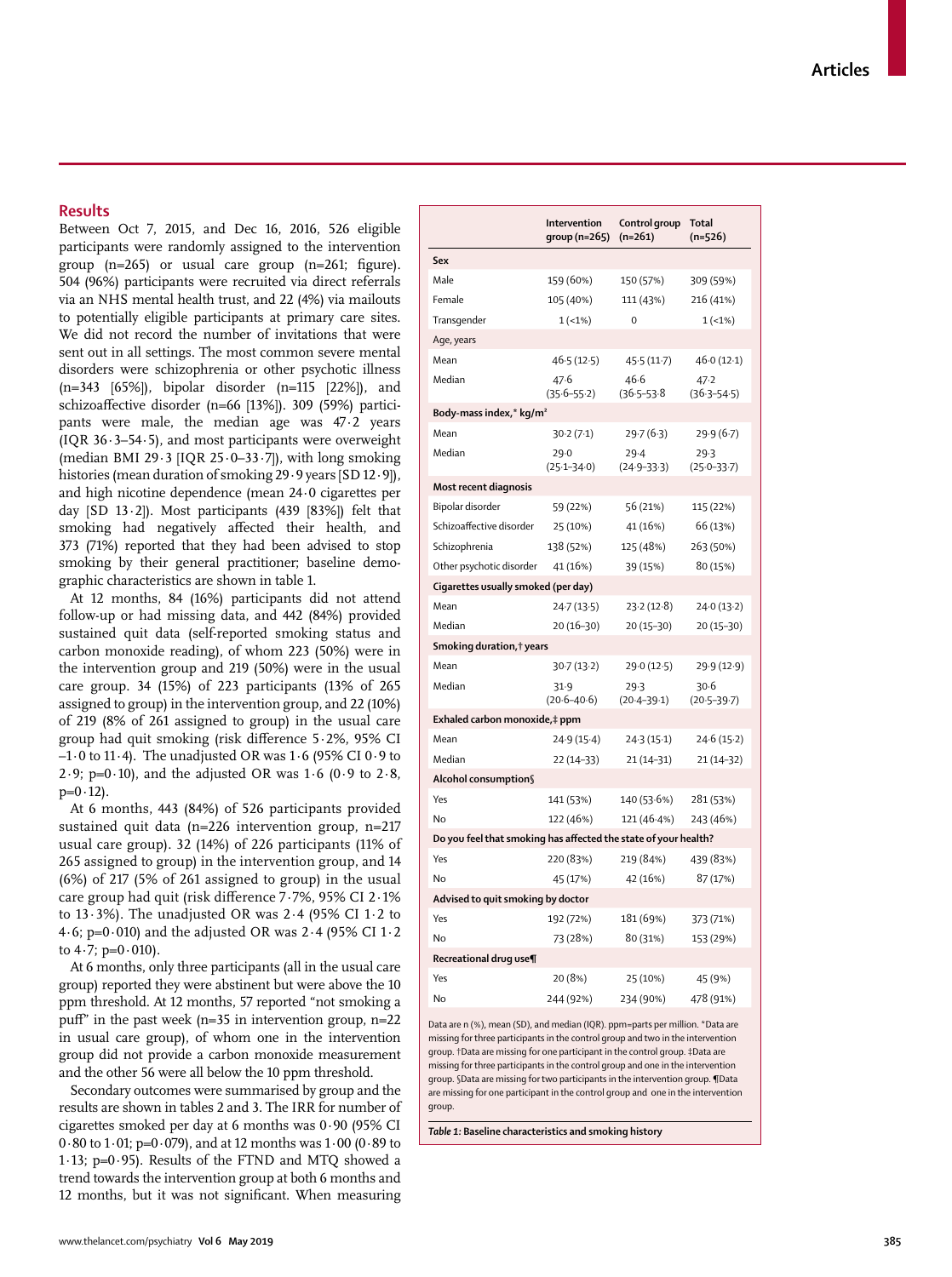|                                              | <b>Intervention group</b> |                                                     |             | Control group |                                                     |             |
|----------------------------------------------|---------------------------|-----------------------------------------------------|-------------|---------------|-----------------------------------------------------|-------------|
|                                              |                           | Baseline (n=265) 6 months (n=236) 12 months (n=227) |             |               | Baseline (n=261) 6 months (n=230) 12 months (n=223) |             |
| Number of cigarettes                         |                           |                                                     |             |               |                                                     |             |
| n                                            | 265 (100%)                | 188 (80%)                                           | 176 (76%)   | 261 (100%)    | 198 (86%)                                           | 191 (86%)   |
| Mean                                         | 24.7(13.5)                | 17.8(12.7)                                          | 20.2(12.3)  | 23.2(12.8)    | 18.3(10.0)                                          | 18.7(12.1)  |
| Fagerström Test for Nicotine Dependence      |                           |                                                     |             |               |                                                     |             |
| n                                            | 258 (97%)                 | 185 (78%)                                           | 169 (74%)   | 254 (97%)     | 195 (85%)                                           | 186 (83%)   |
| Mean                                         | 6.5(2.0)                  | 5.3(2.1)                                            | 5.6(2.0)    | 6.4(1.9)      | 5.4(2.0)                                            | 5.3(2.3)    |
| Motivation to Quit questionnaire             |                           |                                                     |             |               |                                                     |             |
| n                                            | 260 (98%)                 | 217 (92%)                                           | 200 (88%)   | 259 (99%)     | 201 (87%)                                           | 200 (90%)   |
| Mean                                         | 13.9(2.7)                 | 13.2(3.4)                                           | 13.0(3.3)   | 13.7(2.6)     | 12.4(3.1)                                           | 12.3(3.4)   |
| Patient Health Questionnaire-9               |                           |                                                     |             |               |                                                     |             |
| n                                            | 264 (>99%)                | 223 (94%)                                           | 213 (94%)   | 260 (>99%)    | 214 (93%)                                           | 211 (95%)   |
| Mean                                         | $10-3(6-7)$               | 9.3(6.7)                                            | 9.0(6.7)    | 10.8(6.6)     | 9.4(6.4)                                            | 9.7(6.7)    |
| Generalised Anxiety Disorder-7 questionnaire |                           |                                                     |             |               |                                                     |             |
| n.                                           | 264 (>99%)                | 224 (95%)                                           | 214 (94%)   | 260 (>99%)    | 217 (94%)                                           | 212 (95%)   |
| Mean                                         | 8.4(6.2)                  | 7.0(5.9)                                            | 7.0(6.3)    | 8.4(6.1)      | 7.3(5.8)                                            | 7.4(6.0)    |
| 12-Item Short Form Health Survey             |                           |                                                     |             |               |                                                     |             |
| n.                                           | 257 (97%)                 | 214 (91%)                                           | 212 (93%)   | 256 (98%)     | 208 (90%)                                           | 207 (93%)   |
| Physical component, mean                     | 43.7(10.4)                | 45.6(9.8)                                           | 44.3(10.1)  | 42.2(11.0)    | 42.9(11.0)                                          | 42.4(11.4)  |
| Mental component, mean                       | 38.6(12.6)                | 38.4(13.1)                                          | 39.3 (11.9) | 37.9 (11.7)   | 38.9(12.2)                                          | 38.9 (11.9) |
| Body-mass index, kg/m <sup>2</sup>           |                           |                                                     |             |               |                                                     |             |
| n.                                           | 263 (99%)                 | 216 (92%)                                           | 208 (92%)   | 258 (99%)     | 205 (89%)                                           | 201 (90%)   |
| Mean                                         | 30.2(7.1)                 | 30.5(7.0)                                           | 30.4(7.2)   | 29.7(6.3)     | 29.9(6.0)                                           | 29.7(6.7)   |
| Recreational drug use                        |                           |                                                     |             |               |                                                     |             |
| n                                            | 264 (>99%)                | 221 (94%)                                           | 214 (94%)   | 259 (99%)     | 212 (92%)                                           | 213 (96%)   |
| Yes                                          | 20 (8%)                   | 14 (6%)                                             | 14 (7%)     | 25 (10%)      | 22 (10%)                                            | 19 (9%)     |
| No                                           | 244 (92%)                 | 207 (94%)                                           | 200 (93%)   | 234 (90%)     | 190 (90%)                                           | 194 (91%)   |
| Data are n (%) or mean (SD).                 |                           |                                                     |             |               |                                                     |             |
| Table 2: Summary of secondary outcomes       |                           |                                                     |             |               |                                                     |             |

depression with the PHQ-9, we saw no between-group difference. Measuring anxiety with the GAD-7 questionnaire we found no difference between the groups.

The SF-12 measured both physical and mental health using the physical component subscale and mental component subscale. We saw evidence of improvement in physical health in the intervention group at 6 months, but this difference was not evident at 12 months (table 3). For mental health, we saw no difference between the groups at 6 or 12 months.

No differences in BMI between the groups was seen at either timepoint (table 3). At 6 months, in a post-hoc non-randomised comparison between quitters verified by carbon monoxide measurements (n=43) and those still smoking (n=376), quitters had a slightly higher mean BMI (mean 31·4 [SD 6·0]) than smokers did (mean  $30.1$  [SD  $6.6$ ]). The mean difference adjusting for baseline BMI, treatment allocation, and number of cigarettes smoked at baseline, with site as a random effect, was  $1·3$  (95% CI  $0·2$  to  $2·5$ ; p=0 $·0026$ ). The difference at 12 months was in the same direction but was smaller and non-significant (quitters [n=52] mean BMI 30·6 [SD 7·1] *vs* smokers [n=357] mean BMI 29·9 [SD 6·9]; adjusted mean difference  $0.2$ , 95% CI  $-1.1$  to  $1.5$ ; p=0.77).

234 (88%) of 265 intervention participants attended at least one treatment session. For these 234 participants, the mean number of sessions attended was 6·4 (SD 3·5; median 6, range 1–14). Sessions lasted an average of 39 min (SD 17·2; median 35 min, range 5–120). Most (85% [1260 of 1483]) took place face to face, 4% (61) over the phone and 11% (162) via another mode (eg, web teleconference, email). 1202 (81%) sessions occurred at the participant's home.

Prescription information was obtained from primary care sites for 160 (61%) participants in the control group and 156 (59%) in the intervention group. 147 (55%) participants in the intervention group and 97 (37%) in the control group recorded pharmacotherapy use via selfreport. By smoking cessation product, missing data ranged from 14% to 41% of participants per group, with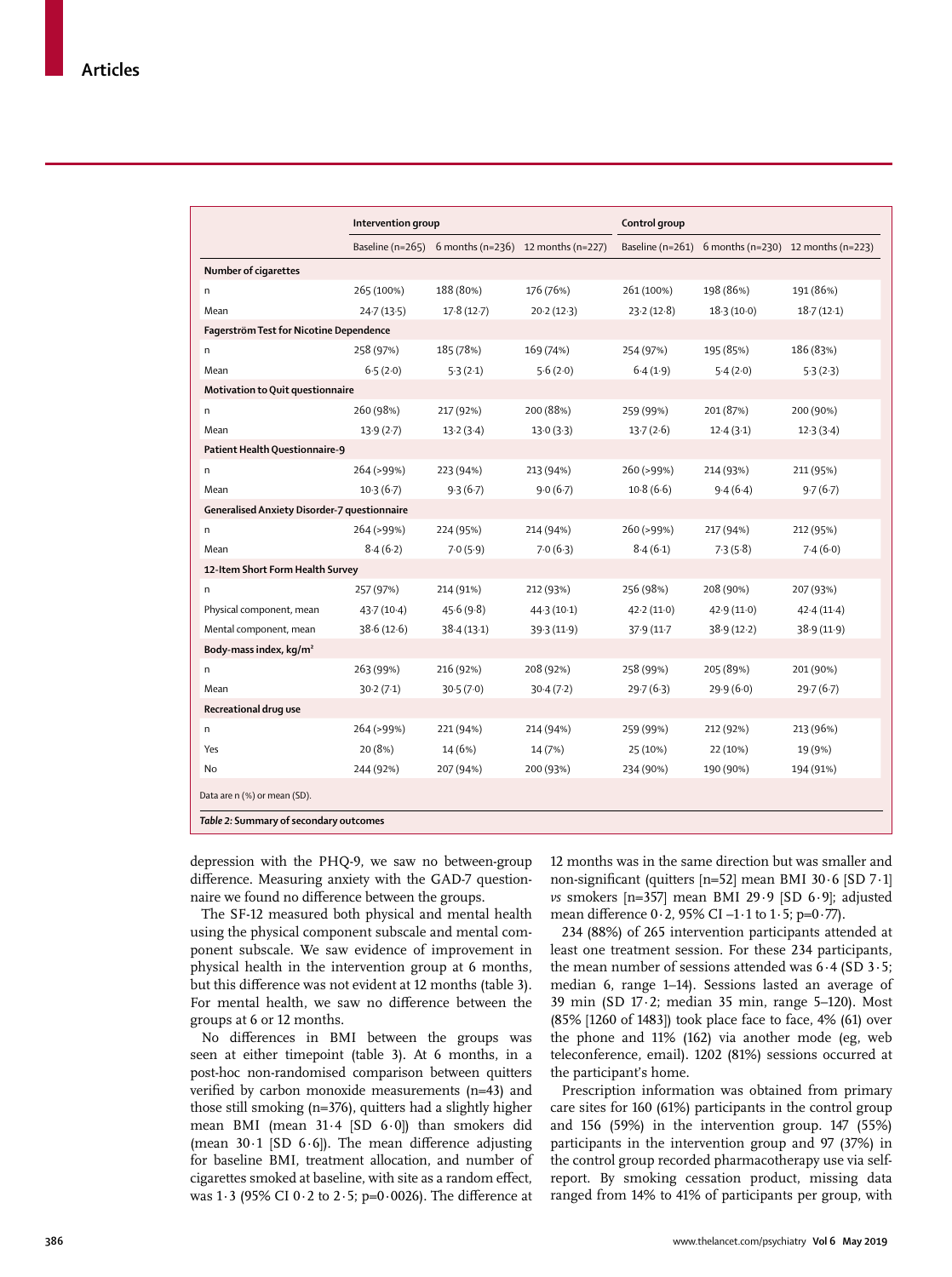www.thelancet.com/psychiatry **Vol 6 May 2019 387**

the most missing data being for the prescription of varenicline (table 4). Among nicotine replacements therapies, nicotine patches were the most used medication in both groups. E-cigarettes were used by participants in both groups as a smoking cessation aid, with slightly more participants in the control group reporting use of e-cigarettes than those in the intervention group did. Varenicline was rarely prescribed; at the commencement of the SCIMITAR+ trial it was contraindicated for people with severe mental illness.

In our sensitivity analyses, in which we imputed selfreported smoking status when carbon monoxide measurements were missing, the treatment effects were not substantially altered (6-month adjusted OR 2·6, 95% CI 1·3–5·0, p=0·0046; 12-month adjusted OR 1·7,  $0.9-3.0$ ,  $p=0.079$ . When assuming anyone else with missing smoking status data was a smoker, the 6-month adjusted OR was 2 $\cdot$  6 (95% CI 1 $\cdot$  4-5 $\cdot$ 0; p=0 $\cdot$ 004) and the 12-month adjusted OR was  $1.7$  (0.9–2.9; p=0.081). Multiple chained imputation of missing data also gave similar results at both timepoints (6 months adjusted OR 2·4, 1·3–4·4, p=0·0067; 12 months adjusted OR 1·7,  $0.9-3.0$ , p= $0.083$ ).

## **Discussion**

The main outcome of interest was whether smoking cessation could be achieved using a biochemical measure, and the SCIMITAR+ trial used long-term quitting as measured at 12 months after randomisation as its primary endpoint. The difference in the proportion of participants who quit was not significant at 1 year. This finding is in line with research in the general population that shows that long-term cessation of smoking is difficult to achieve and remains a challenge in treatment for nicotine dependence in any population.<sup>32</sup>

The influence of the bespoke smoking cessation intervention was seen in the secondary outcomes. We found that smoking cessation can be achieved among people with severe mental illnesses. Compared with usual care, the provision of a bespoke smoking cessation intervention increased engagement and the chances of successful quitting as estimated by a biochemically verified outcome measure. The chances of successful quitting at 6 months after randomisation among those who received the bespoke smoking cessation intervention were more than twice those who received usual care. We also found an improvement in short-term physical health (measured by use of the SF-12) and trend towards decreased numbers of cigarettes smoked per day at 6 months and increased motivation to quit at 12 months. We also found no differences between the groups on measures of mental health, which included depression and anxiety. These findings provide supportive evidence that offering a smoking cessation intervention is not detrimental to mental health

SCIMITAR+ was a pragmatic trial<sup>18</sup> and our comparator was therefore usual care. As such, the treatment that

|                                                                                                                      | Intervention group  | Control group       | <b>Difference</b>             | p value |  |
|----------------------------------------------------------------------------------------------------------------------|---------------------|---------------------|-------------------------------|---------|--|
| Number of cigarettes per day                                                                                         |                     |                     |                               |         |  |
| Month 6                                                                                                              | 17.7 (15.8 to 19.5) | 18.0 (16.5 to 19.4) | IRR 0.90 (0.80 to 1.01)       | 0.079   |  |
| Month 12                                                                                                             | 19.7 (17.8 to 21.7) | 18.7 (16.9 to 20.4) | IRR 1.00 (0.89 to 1.13)       | 0.95    |  |
| Fagerström Test for Nicotine Dependence                                                                              |                     |                     |                               |         |  |
| Month 6                                                                                                              | 5.25 (5.00 to 5.50) | 5.43 (5.19 to 5.67) | $-0.18$ ( $-0.53$ to $0.17$ ) | 0.32    |  |
| Month 12                                                                                                             | 5.42 (5.14 to 5.70) | 5.43 (5.16 to 5.69) | $-0.01$ ( $-0.39$ to $0.38$ ) | 0.97    |  |
| Motivation to Quit questionnaire                                                                                     |                     |                     |                               |         |  |
| Month 6                                                                                                              | 13.1 (12.6 to 13.5) | 12.5 (12.0 to 12.9) | 0.58 (-0.01 to 1.17)          | 0.056   |  |
| Month 12                                                                                                             | 12.9 (12.4 to 13.4) | 12.3 (11.8 to 12.7) | 0.64 (0.04 to 1.24)           | 0.038   |  |
| Patient Health Questionnaire-9                                                                                       |                     |                     |                               |         |  |
| Month 6                                                                                                              | 9.6 (8.7 to 10.4)   | 9.4 (8.5 to 10.2)   | 0.20 (-0.85 to 1.24)          | 0.72    |  |
| Month 12                                                                                                             | 9.3 (8.4 to 10.1)   | 9.4 (8.5 to 10.2)   | $-0.12$ ( $-1.18$ to $0.94$ ) | 0.82    |  |
| Generalised Anxiety Disorder-7 questionnaire                                                                         |                     |                     |                               |         |  |
| Month 6                                                                                                              | 7.0 (6.3 to 7.7)    | 7.4 (6.7 to 8.1)    | $-0.32$ ( $-1.26$ to $0.62$ ) | 0.50    |  |
| Month 12                                                                                                             | 7.1 (6.4 to 7.8)    | 7.2 (6.5 to 7.9)    | $-0.10$ ( $-1.05$ to $0.86$ ) | 0.84    |  |
| 12-Item Short Form Health Survey                                                                                     |                     |                     |                               |         |  |
| Mental component                                                                                                     |                     |                     |                               |         |  |
| Month 6                                                                                                              | 37.9 (36.2 to 39.5) | 38.6 (36.9 to 40.3) | $-0.73$ ( $-2.82$ to $1.36$ ) | 0.49    |  |
| Month 12                                                                                                             | 38.6 (37.0 to 40.1) | 39.0 (37.4 to 40.5) | $-0.41$ ( $-2.35$ to $1.53$ ) | 0.68    |  |
| Physical component                                                                                                   |                     |                     |                               |         |  |
| Month 6                                                                                                              | 45.2 (44.1 to 46.3) | 43.5 (42.4 to 44.6) | 1.75 (0.21 to 3.28)           | 0.026   |  |
| Month 12                                                                                                             | 43.6 (42.4 to 44.8) | 43.0 (41.8 to 44.2) | 0.59 (-1.07 to 2.26)          | 0.48    |  |
| Body-mass index                                                                                                      |                     |                     |                               |         |  |
| Month 6                                                                                                              | 30.3 (29.8 to 30.8) | 30.1 (29.6 to 30.6) | $0.16$ (-0.54 to $0.85$ )     | 0.65    |  |
| Month 12                                                                                                             | 30.2 (29.5 to 30.8) | 29.9 (29.3 to 30.5) | 0.25 (-0.62 to 1.13)          | 0.57    |  |
| Data are mean and adjusted mean difference, unless otherwise stated, with 95% CIs in parentheses. IRR=incidence rate |                     |                     |                               |         |  |

ratio.

*Table 3:* **Adjusted means and group differences for secondary outcomes**

|              | Intervention group (n=265) |                           | Control group (n=261) |                    |                           |              |
|--------------|----------------------------|---------------------------|-----------------------|--------------------|---------------------------|--------------|
|              | Used<br>medication         | Did not use<br>medication | Missing data          | Used<br>medication | Did not use<br>medication | Missing data |
| Patch        | 90 (34%)                   | 128 (48%)                 | 47 (18%)              | 52 (20%)           | 171 (66%)                 | 38 (15%)     |
| Gum          | 28 (11%)                   | 190 (72%)                 | 47 (18%)              | 16 (6%)            | 207 (79%)                 | 38 (15%)     |
| Lozenge      | 29 (11%)                   | 190 (72%)                 | 46 (17%)              | 15 (6%)            | 209 (80%)                 | 37 (14%)     |
| Microtab     | 2(1%)                      | 215 (81%)                 | 48 (18%)              | $\mathbf 0$        | 223 (85%)                 | 38 (15%)     |
| Inhalator    | 34 (13%)                   | 183 (69%)                 | 48 (18%)              | 13 (5%)            | 211 (81%)                 | 37 (14%)     |
| Nasal spray  | 11(4%)                     | 206 (78%)                 | 48 (18%)              | 2(1%)              | 221 (85%)                 | 38 (15%)     |
| Mouth spray  | 37 (14%)                   | 180 (68%)                 | 48 (18%)              | 18 (7%)            | 205 (79%)                 | 38 (15%)     |
| Varenicline* | 7(3%)                      | 149 (56%)                 | 109 (41%)             | 7(3%)              | 153 (59%)                 | 101 (39%)    |
| E-cigarette  | 95 (36%)                   | 116 (44%)                 | 54 (20%)              | 102 (39%)          | 101 (39%)                 | 58 (22%)     |

Data are n (%). The proportions do not add up to 100% because some participants used multiple aids. Use of smoking cessation aids is a combination of self-report and prescription data. \*Higher rates of missing data for varenicline, because this medication was not recorded by self-report and medical records were the only source for this information.

*Table 4:* **Proportion of participants who used quit smoking aids during 12 months of follow-up**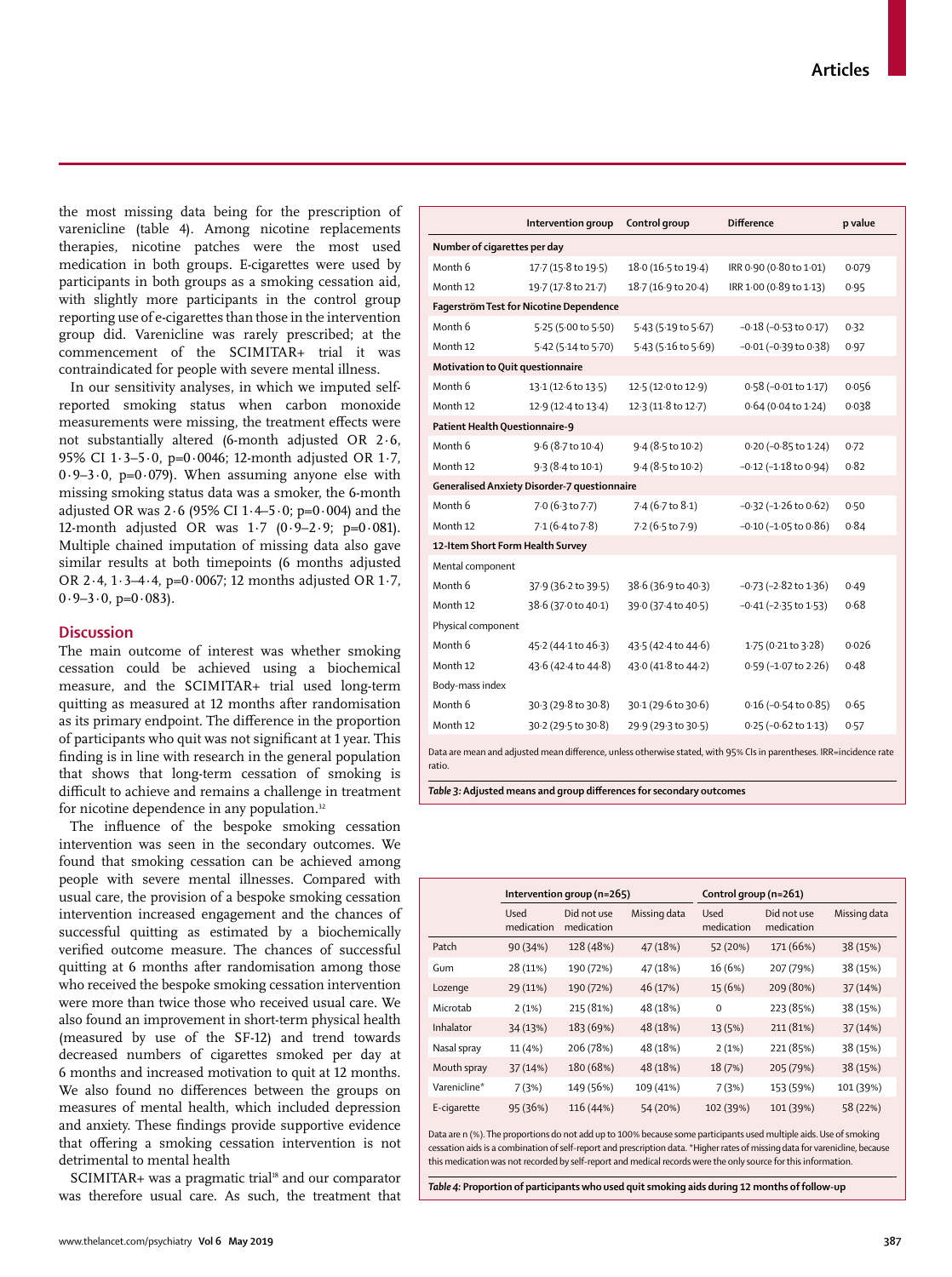is offered under conditions of usual care will vary by site, and will often fall short of the ideal or that recommended in evidence-supported guidelines.<sup>11</sup> Previous research has shown that the uptake of smoking cessation services by people with severe mental illnesses is lower than that of the general population,<sup>13</sup> and we also found this lower uptake under conditions of usual care in the SCIMITAR+ trial. An important finding was that the provision of a bespoke service had a direct effect on the proportion of participants who engaged with the intervention and received effective pharmacotherapy. Notably, few participants were prescribed the most effective form of pharmacotherapy, varenicline, despite this medication having now been shown to be safe and effective among people with severe mental illness.<sup>33</sup> This paucity of prescription might be because varenicline has been thought to be associated with suicidality or deterioration in mental health.34

To our knowledge, this is the first large-scale randomised controlled trial in the UK of a combined behavioural and pharmacological intervention designed for people with severe mental illnesses. Trials to date have been small scale, with short periods of follow-up, and focused on pharmacological treatments with little consideration of behavioural approaches.<sup>35</sup> We adapted and enhanced an evidence-supported smoking cessation strategy that was developed for and forms the mainstay of successful stop smoking services in the UK.<sup>36</sup> This structured intervention was delivered by a mental health professional and a so-called cut down to quit approach was also offered.<sup>37</sup> The results of the SCIMITAR+ trial, alongside other trials<sup>38</sup> and evidence from systematic reviews<sup>12,33</sup> of the safety and effectiveness of pharmacological treatments for nicotine dependence in people with mental illness, are accumulating evidence of the effectiveness of smoking cessation interventions for this disadvantaged group. Evidence is also emerging that smoking cessation can be delivered in inpatient settings,<sup>39,40</sup> although the SCIMITAR+ trial did not include such populations. Further research is needed to examine whether this intervention could be adapted to be delivered in inpatient environments where patients often abstain from smoking for the first time.

The results of the SCIMITAR+ trial will be helpful in informing clinical practice, since we have shown that quitting can be achieved for people who use mental health services just as it can for the general population of smokers. Clinicians should therefore ask all of their patients about smoking status and offer referrals to effective smoking cessation services, such as those described in this study. On the basis of the results of this trial and systematic review evidence,<sup>9,35</sup> smoking cessation is likely to be either beneficial or not harmful to mental health. Decision makers should consider commissioning and providing intensive smoking cessation services as a core feature of comprehensive mental health care to ensure the needs of people within mental health services are met. Evidence-supported guidance, such as that offered by NICE regarding tobacco policies and the provision of smoking cessation interventions in mental health services,<sup>11</sup> have not been widely implemented. The intervention described in this study (alongside other such models of care $41,42$ ) could form a template for mental health services and would ensure that they are compliant with NICE guidance. We would also suggest that clinical services should ensure longerterm follow-up to maintain the proportion of patients who quit smoking in the short term observed in this study, although more research is still needed in this area. A further issue for implementation is the use of e-cigarettes. The SCIMITAR+ trial coincided with a general increase in the use of e-cigarettes throughout the population. This topic is one of substantial debate<sup>43</sup> and consensus is emerging that e-cigarettes are safer than tobacco.<sup>44</sup>

This trial had several limitations. First, 16% of participants were lost to follow-up or had missing data for the primary outcome at 12 months; however, this loss was lower than in our pilot trial<sup>17</sup> and the loss to followup was non-differential. Second, more participants in the usual care group had quit smoking at 12 months than was hypothesised in the sample size calculation (10% *vs* 20%), and the actual percentage increase was lower (5% actual *vs* 14% predicted). Therefore, although the trial recruited more participants than originally planned and loss to follow-up was lower than anticipated (16% *vs* 20%), the trial was ultimately underpowered to detect a difference in the proportion of patients who quit from 10% to 15%. Third, difficulties in ensuring that some participants received pharmacological treatment because of changes in the way that smoking cessation services are commissioned and in some areas primary care physicians were unwilling to prescribe nicotine replacement therapy because of smoking cessation services being contracted out to third parties who were unwilling to prescribe for participants unless they entered their service. Such attitudes could lead to difficulties were in implementing the results of the SCIMITAR+ trial, and so we would recommend that local services put robust mechanisms in place to remove barriers to the provision of medication, including varenicline.

In the face of substantial health inequalities for people with severe mental illness, smoking is the most important modifiable risk factor for poor health and reduced life expectancy.<sup>11,45</sup> In this study, we have shown that people with severe mental illnesses more readily engage with a bespoke intervention than usual care, and that the intervention results in an increased proportion of patients who quit at 6 months. Health systems should provide smoking cessation interventions that are responsive to the needs of people who use mental health services. Further research is needed to establish how long-term quitting can be supported.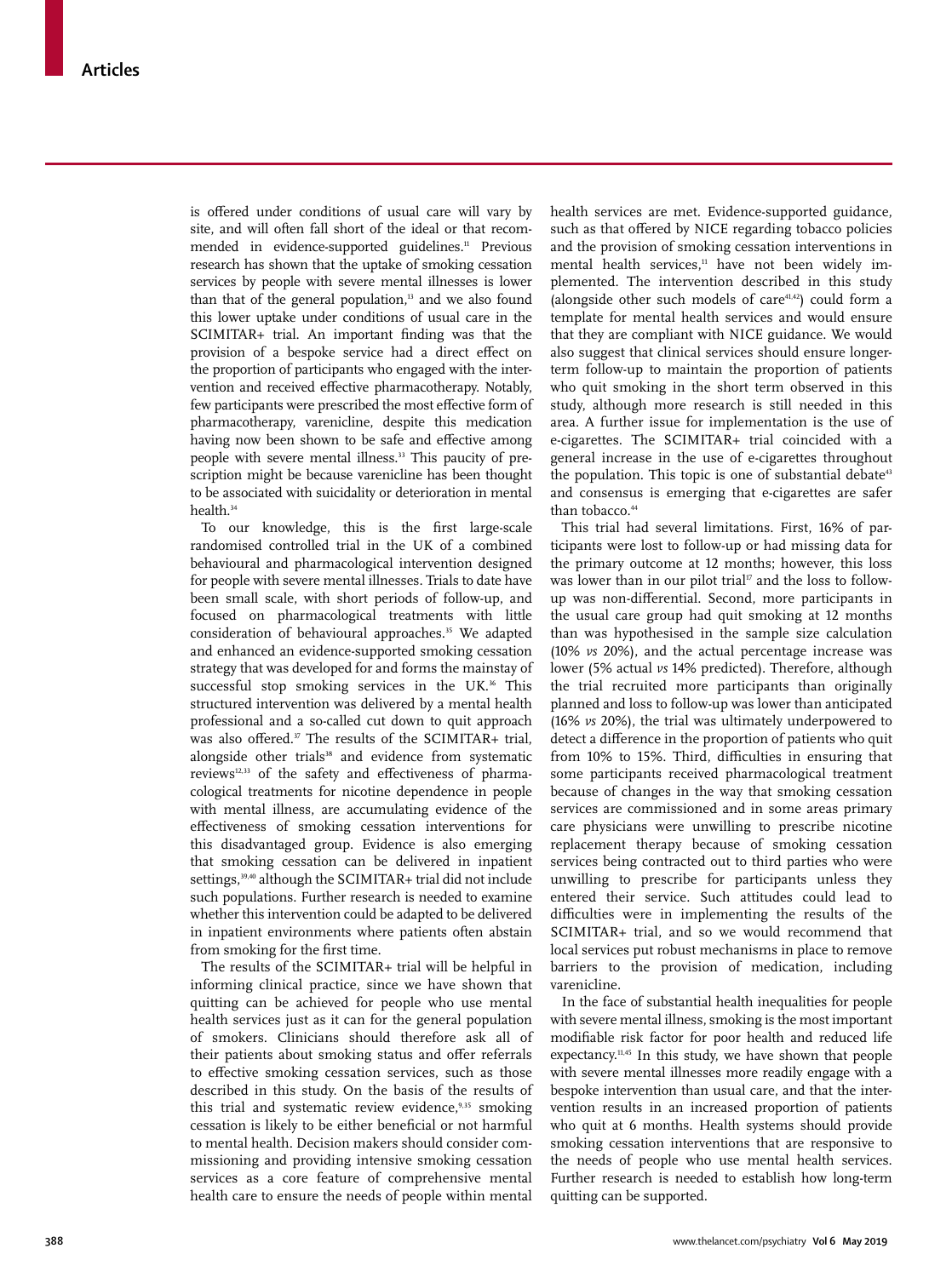#### **Contributors**

SG and EP wrote the original protocol. TB, CH, EH, TH, SK, ML, DO, EP, SP, JRei, and SG, were co-applicants on the Health Technology Assessment application. CA, DBa, DBr, TB, SC, CF, CH, EH, MH, PH, TH, SK, JL, ML, DO, SP, JRei, and SG refined the protocol. SG was the chief investigator and oversaw the study. EP was the trial manger. CF did the clinical analysis and CH oversaw the analysis. JL designed and undertook the economic analysis in conjunction with SP. DBa supervised the delivery of the intervention and CA, SC, TM, PH, and TS were trial coordinators for the study. TM, TS, EB, PB, SB, DBr, TC, AC, CC, DC, ED, KE, HH, WK, LN, EN, HO, JRea, C-BR-H, KS, AS, and CV recruited participants to the study, provided feedback on the recruitment methods, and helped refine the study procedures. PP and SR helped refine the study procedures. The writing team consisted of EP, CA, DBa, SC, CF, PH, JL, and SG, who drafted the report. All authors were responsible for critical review of the manuscript for important intellectual content and all authors read and reviewed the transcript.

#### **Declaration of interests**

We declare no competing interests.

### **Data sharing**

De-identified individual-participant data that underlie the results presented in this Article, the study protocol, statistical analysis plan, and analytical code will be available to investigators for individual participant data meta-analyses that have been approved by independent review committees. Data will be available from the publication date of this Article, with no end date. Proposals for use of data and requests for access should be directed to simon.gilbody@york.ac.uk. To gain access, data requestors will need to sign a data access agreement with the study sponsor (University of York, York, UK).

#### **Acknowledgments**

We thank the participants for taking part in the trial, the primary care physicians, and secondary and tertiary care staff for recruiting participants to the study and completing trial documentation, and the Trial Steering Committee and Data Monitoring and Ethics Committee members for overseeing the study. We thank Andy McEwan for his support and on the use of evidence supported smoking cessation interventions and their adaptation to people with severe mental illness. This study was funded by the National Institute for Health Research (NIHR) Health Technology Assessment Programme (project number 11/136/52); SG, SP and ML were funded by the NIHR Collaboration for Leadership in Applied Health Research and Care Yorkshire and Humber. The views and opinions expressed herein are those of the authors and not necessarily those of the UK National Health Service, the NIHR, or the UK Department of Health and Social Care. We dedicate this trial to the memory of Prof Helen Lester who died in 2013 and collaborated on the early stages of the SCIMITAR+ trial; this study is a celebration of her abiding passion, work, and contribution to the care and wellbeing of people with severe mental illness and will be her lasting contribution.

#### **References**

- Royal College of Physicians, Royal College of Psychiatrists. Smoking and mental health. London: Royal College of Physicians, Royal College of Psychiatrists, 2013.
- 2 Szatkowski L, McNeill A. Diverging trends in smoking behaviors according to mental health status. *Nicotine Tob Res* 2015; **17:** 356–60.
- Weiser M, Reichenberg A, Grotto I, et al. Higher rates of cigarette smoking in male adolescents before the onset of schizophrenia: a historical-prospective cohort study. *Am J Psychiatry* 2004; **161:** 1219–23.
- Tsoi DT, Porwal M, Webster AC. Efficacy and safety of bupropion for smoking cessation and reduction in schizophrenia: systematic review and meta-analysis. *Br J Psychiatry* 2010; **196:** 346–53.
- 5 Williams JM, Ziedonis DM, Abanyie F, Steinberg ML, Foulds J, Benowitz NL. Increased nicotine and cotinine levels in smokers with schizophrenia and schizoaffective disorder is not a metabolic effect. *Schizophr Res* 2005; **79:** 323–35.
- 6 Szatkowski L, McNeill A. The delivery of smoking cessation interventions to primary care patients with mental health problems. *Addiction* 2013; **108:** 1487–94.
- 7 Jochelson K, Majrowski B. Clearing the air: debating smoke-free policies in psychiatric units. London: King's Fund, 2006.
- 8 Addington J, el-Guebaly N, Addington D, Hodgins D. Readiness to stop smoking in schizophrenia. *Can J Psychiatry* 1997; **42:** 49–52.
- 9 Taylor G, McNeill A, Girling A, Farley A, Lindson-Hawley N, Aveyard P. Change in mental health after smoking cessation: systematic review and meta-analysis. *BMJ* 2014; **348:** g1151.
- Brown S, Kim M, Mitchell C, Inskip H. Twenty-five year mortality of a community cohort with schizophrenia. *Br J Psychiatry* 2010; **196:** 116–21.
- 11 National Institute for Health and Care Excellence. Smoking: acute, maternity and mental health services. London: National Institute for Health and Care Excellence, 2013. https://www.nice.org.uk/ guidance/ph48 (accessed Feb 22, 2019).
- Banham L, Gilbody SM. Smoking cessation in severe mental illness: what works? *Addiction* 2010; **105:** 1176–89.
- 13 McNally L, Ratschen E. The delivery of stop smoking support to people with mental health conditions: a survey of NHS stop smoking services. *BMC Health Serv Res* 2010; **10:** 179.
- 14 Cook BL, Wayne GF, Kafali EN, Liu Z, Shu C, Flores M. Trends in smoking among adults with mental illness and association between mental health treatment and smoking cessation. *JAMA* 2014; **311:** 172–82.
- 15 Bradshaw T, Davies E, Stronach M, Richardson K, Hermann L. Helping people with serious mental illness to cut down or stop smoking. *Mental Health Practice* 2014; **17:** 14–20.
- 16 Peckham E, Man M, Mitchell N, et al. Smoking cessation intervention for severe mental ill health trial (SCIMITAR): a pilot randomised control trial of the clinical effectiveness and cost-effectiveness of a bespoke smoking cessation service. *Health Technol Assess* 2015; **19:** 1–148.
- Gilbody S, Peckham E, Man MS, et al. Bespoke smoking cessation for people with severe mental ill health (SCIMITAR): a pilot randomised controlled trial. *Lancet Psychiatry* 2015; **2:** 395–402.
- 18 Roland M, Torgerson DJ. Understanding controlled trials: what are pragmatic trials? *BMJ* 1998; **316:** 285.
- Peckham E, Arundel C, Bailey D, et al. Smoking cessation intervention for severe mental ill health trial (SCIMITAR+): study protocol for a randomised controlled trial. *Trials* 2017; **18:** 44.
- 20 BMA and NHS Employers. Revisions to the GMS contract, 2008/9. Delivering investment in general practice. London: British Medical Association, 2008. https://www.nhsemployers.org/your-workforce/ primary-care-contacts/general-medical-services/gms-contractchanges/contract-changes-2006-2012/contract-changes-2008-09 (accessed March 26, 2019).
- 21 Heatherton TF, Kozlowski LT, Frecker RC, Fagerström K. The Fagerström test for nicotine dependence: a revision of the Fagerstrom Tolerance Questionnaire. *Br J Addict* 1991; **86:** 1119–27.
- 22 Crittenden KS, Manfredi C, Lacey L, Warnecke R, Parsons J. Measuring readiness and motivation to quit smoking among women in public health clinics. *Addict Behav* 1994; **19:** 497–507.
- 23 Gilbody S, Richards D, Barkham M. Diagnosing depression in primary care using self-completed instruments: a UK validation of the PHQ-9 and CORE-OM. *Br J Gen Pract* 2007; **57:** 650–52.
- 24 Spitzer RL, Kroenke K, Williams JB, Löwe B. A brief measure for assessing generalized anxiety disorder: the GAD-7. *Arch Intern Med* 2006; **166:** 1092–97.
- 25 EuroQol Group. EuroQOL—a new facility for the measurement of health related quality of life. *Health Policy* 1990; **16:** 199–208.
- 26 Ware JE, Kosinski MA, Dewey JE. How to score version 2 of the SF-36 health survey. Lincoln, RI: QualityMetric Incorporated, 2000.
- 27 McEwen A, Hajek P, McRobbie H, West R. Manual of smoking cessation: a guide for counsellors and practitioners. London: Blackwell Publishing Ltd, 2006.
- 28 Wang D, Connock M, Barton P, Fry-Smith A, Aveyard P, Moore D. 'Cut down to quit' with nicotine replacement therapies in smoking cessation: a systematic review of effectiveness and economic analysis. *Health Technol Assess* 2008; **12:** 1–135.
- 29 Joint Formulary Committee. British National Formulary (BNF). London: BMJ Group and Pharmaceutical Press, 2015.
- 30 West R, Hajek P, Stead L, Stapleton J. Outcome criteria in smoking cessation trials: proposal for a common standard. *Addiction* 2005; **100:** 299–303.
- 31 White IR, Royston P, Wood AM. Multiple imputation using chained equations: issues and guidance for practice. *Stat Med* 2011; **30:** 377–99.